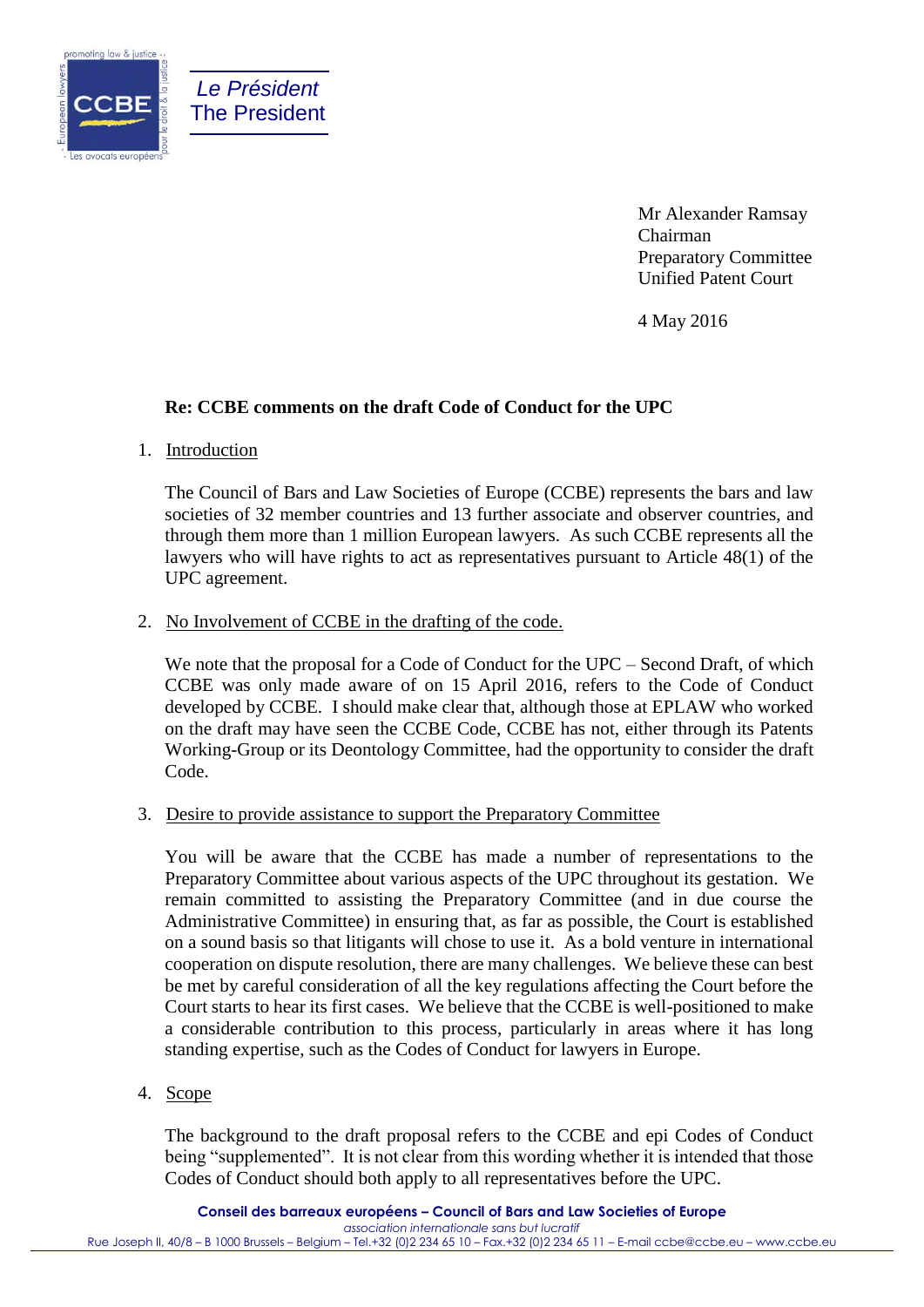## 5. A minimum standard

In each of the Member States of the UPC there are likely to be two or more relevant Codes of Conduct – at least one for lawyers and another for patent attorneys. In some jurisdictions there may be more (for example, in the UK, where barristers, solicitors and patent attorneys each have separate Codes). Whilst many of these Codes will share common principles, there are significant differences. This could give rise to a perception that the UPC does not provide a level playing field as some representatives will be subject to a different set of rules from others. We do not believe that this supports the concept of the Court as "unified".

Whilst it may be unrealistic to impose a single Code of Conduct for all representatives covering all matters, we believe that consideration should be given to the enunciation of at least basic principles which would apply to all representatives (in addition to any obligations they have under their national codes). That would ensure at least a minimum standard for all appearing before the Court. This could go a long way to allaying the fears of some that different representatives are operating under significantly different rules but also assist the judges and the Court in knowing that all representatives were at least abiding by those minimum standards, whatever their respective national Code might say.

## 6. Enforcement of the Code

Whilst it is understood that judges must have the power to control behaviour in their Courts during hearings, it is normal for issues of professional conduct to be determined by an independent body (such as an Ethics Committee of the relevant regulator). This has two advantages. First, it overcomes the risk that the decision will be attacked under Article 6 of the European Convention on Human Rights or under the Rule of Natural Justice *Nemo judex in causa sua*. It also helps protect the representative (and his or her client) from any perception of being inhibited from representing the client's interests fearlessly and in the client's best interests. Effective representation requires that the advocate be free to disagree, sometimes forcefully, with views expressed by the Tribunal.

CCBE therefore agrees with the concerns expressed in the final paragraph of the background section of the draft Code proposing that complaints should be adjudicated by "a relevant body" rather than the judges themselves or "the Court".

It is not clear that the judges will have the jurisdiction under UPCA, or training, to handle issues of professional conduct.

## 7. Complaints Procedure

Neither the Rules of Procedure nor the Code appears to explain how a complaint of a breach of the Code is to be made, whether anyone is free to make such a complaint, to whom they should complain, nor whether there is any time limit.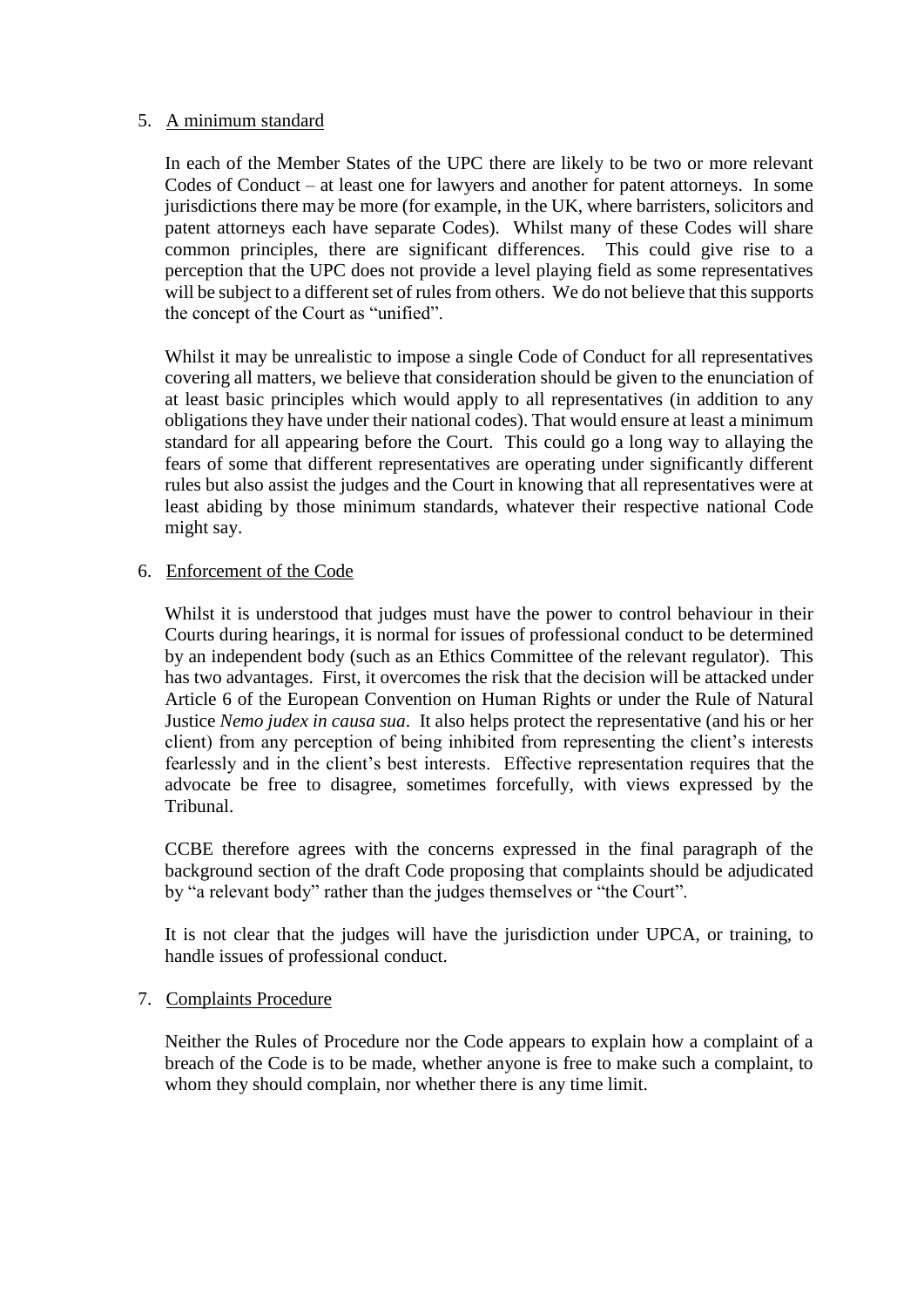## 8. Possible conflicting obligations

Certain aspects of the draft Code (in particular point 2.5 "False or misleading information" and point 2.6 "Privileged Information") may not take into account the diversity of national deontological rules, and consequently, risk creating conflicting obligations regarding national codes and charters. This could give rise to a situation whereby a representative could not comply with both the national rules and the UPC Code of Conduct. If such conflict exists, then the draft UPC Code should be changed so that representatives are not placed in an impossible situation. The CCBE would require sufficient time to check these aspects.

## 9. Appeals

The Rules of Procedure and draft Code are both silent on to whom a representative or client may appeal if they consider that a sanction applied by the Court is unfair or inappropriate. It may be suggested that this must be to the UPC Court of Appeal but it is unclear whether that achieves the degree of independence of the tribunal which the ECHR calls for.

## 10. Sanctions

The Rules of Procedure appear to indicate there is only one sanction available to the judges, namely exclusion from the proceedings under Rule 291. Regulators and Ethics Committees enforcing Codes of Conduct normally have available to them a wide range of sanctions so that they can deal proportionately with each complaint. The CCBE has in mind the very severe consequences both for a representative and the client where the power to exclude is exercised. Indeed, the opposing parties may also be disadvantaged by a stay in proceedings.

### 11. Interpretation of the Code

You will be aware that under some Codes, any law which establishes a penalty or restricts the free exercise of a right is to be subject to a strict (narrow) interpretation. [See for example Canon 18 of the Codex Iuris Canonici 1983]. By contrast most professional Codes of Conduct tend to proceed by way of broad principle. It is important, especially in view of the reference in rule 290 (2) of the  $17<sup>th</sup>$  draft Rules of Procedure to complying 'strictly', to understand whether the Code is to be interpreted strictly or liberally. For example, the Code applies only to "activities related to proceedings before the Court". On a strict interpretation this could be taken to mean that the representative's behaviour before the proceedings were commenced is not regulated by the Code. It might then be thought that, for example, the provisions on dealings with witnesses and party experts apply only once the proceedings have actually commenced. An understanding on this point may be important to understand whether the code should be drafted as general principles or detailed and unambiguous regulations.

### 12. Concluding remarks

It is not the intention of this letter to indicate any specific criticism or proposal for amendment of the draft Code. The CCBE can only realistically do that after consultation